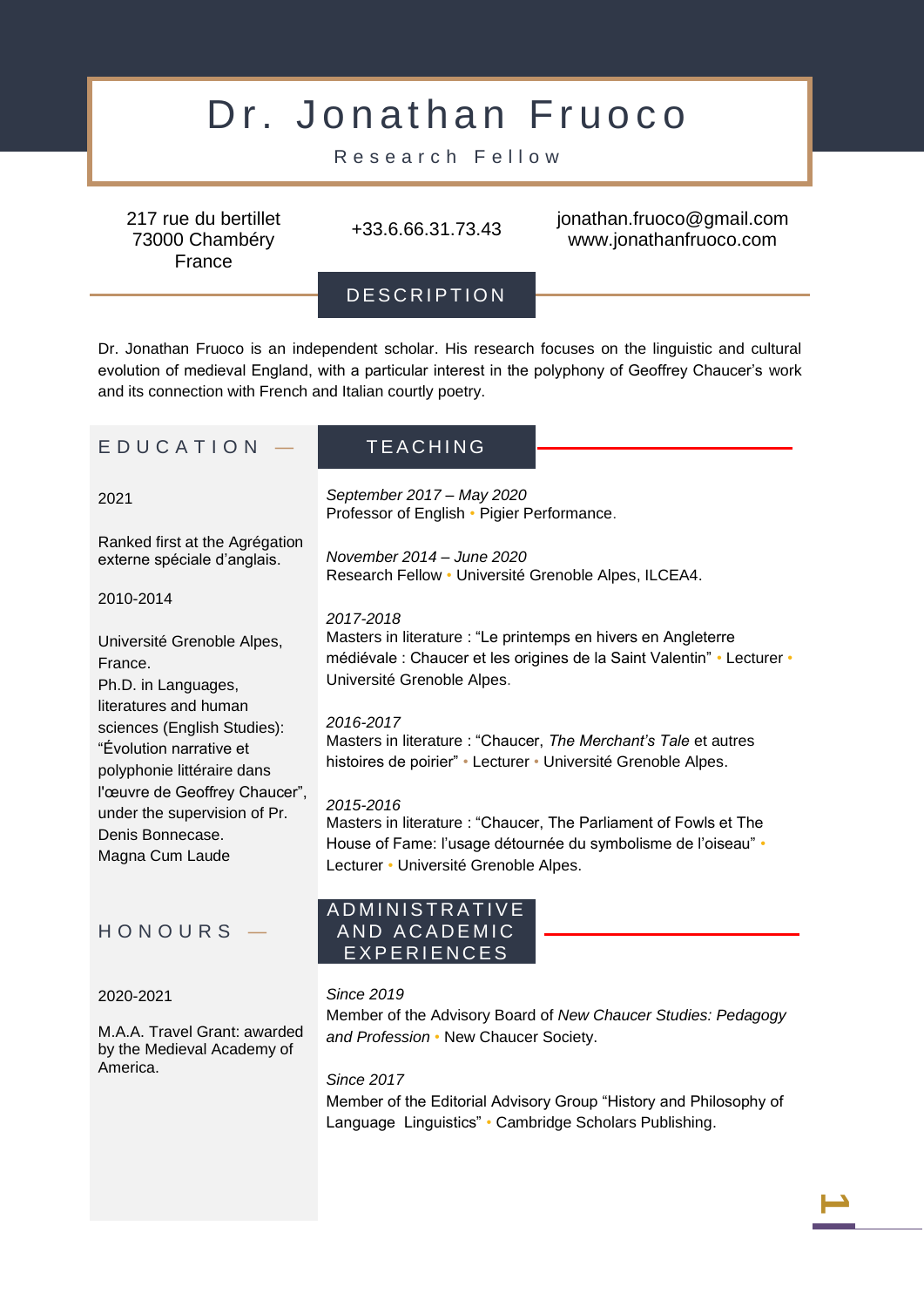# 2018

Lone Medievalist Prize for Scholarship: awarded for *Les faits et gestes de Robin des Bois: Poèmes, ballades et saynète.*

# 2017

James J. Paxson Memorial Travel Grant: awarded by BABEL Working Group.

2016

NCS Howard Scholarship Travel Award: awarded by the Donald Howard Travel Scholarships Committee of the New Chaucer Society.

2015

IUF Publication Grant: awarded by the Institut Universitaire de France.

# *Since 2015*

Member of the scientific committee of more than ten international conferences, congresses, and research seminars.

# *July 2022*

Organization of the session "Chaucer in the Non-Anglophone World: Translations and Cultural Appropriations" • Durham University • New Chaucer Society Congress 2022.

# *February 2019 – August 2020*

Head of the "Doctor@" research unit • CEMRA • Université Grenoble Alpes.

# *February 2018*

Organization of the international conference "Polyphonies, Art, Territoires : Médiévisme et Modernité" • Université Grenoble Alpes.

# *November 2017*

Organization of the research seminar: "We're the Doctors : comment faire vivre et revivre un mythe (in)temporel ?" • Université Grenoble Alpes.

# *May 2015*

Direction of the organizing committee of the international conference "Imaginaire sériel" • Université Grenoble Alpes.

# SOCIETIES —

Association des Médiévistes Anglicistes de l'Enseignement Supérieur (since 2020)

Medieval Academy of America (since 2017)

New Chaucer Society (since 2016)

# C O N F E R E N C E S

# *September 2024*

*"*Medieval Spain as a Space of Mythological Contact: The Case of Chaucer's *Parliament of Fowls* and Farīd ud-Dīn 'Aṭṭār's *Conference of the Birds*" *•* 32nd International conference of SELIM: *European Connections and Medieval English* Studies *•* Faculty of English, University of Oxford.

# *July 2022*

"Is there an Embargo on Chaucer in France?" • New Chaucer Society 2022 Congress • Durham University.

# *October 2021*

*"* Réimaginer la légende : Robin des Bois, du texte à l'écran" *• Médiévalisme(s). Reconfigurer : La petite fabrique du Moyen Âge aujourd'hui •* UNIL, Lausanne University.

# *September 2021*

*"*Geoffrey Chaucer et la plurivocalité urbaine" *•* International conference: *Littérature urbaine : une donnée culturelle médiévale ou un concept de l'histoire littéraire contemporaine ? •* Saint Tikhon's Orthodox University, Moscow.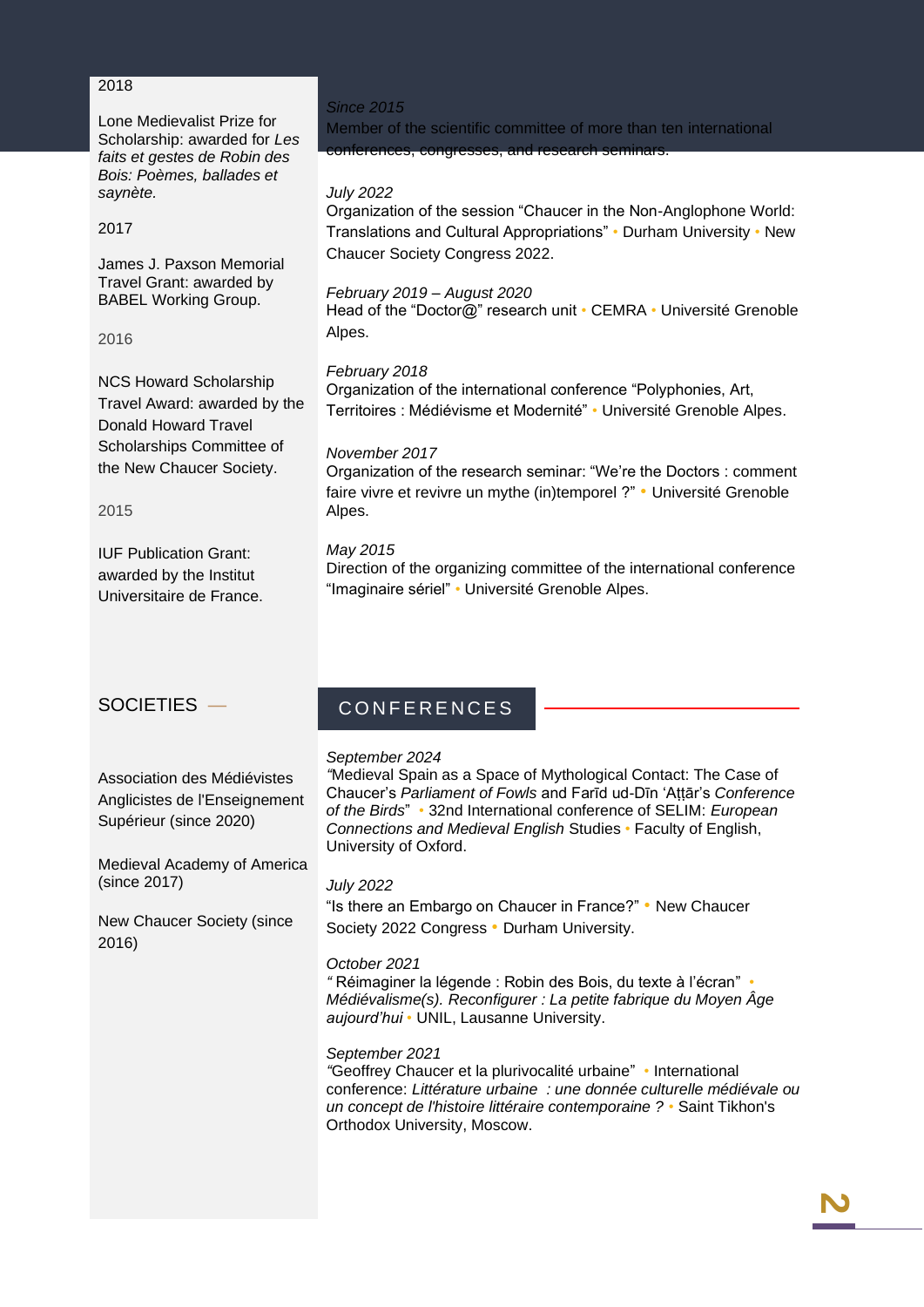#### *September 2020*

*"*Chaucer et la France : un rapide tour d'horizon" *•* Research seminar: *Rentrée de la recherche du Moyen Âge interdisciplinaire de Grenoble •* Université Grenoble Alpes.

#### *July 2019*

"Chaucer and the Materiality of Memory" • International Medieval Congress • University of Leeds.

#### *May 2019*

*"*De Grenoble à Canterbury: vers une nouvelle traduction de Chaucer en français" *•* Research seminar: *Journée d'études sur l'actualité de la recherche en médiévistique à Grenoble •* Université Grenoble Alpes.

#### *October 2018*

"Lire Chaucer et chanter son anglais" • International conference: *Chanter les poètes* • Université Grenoble Alpes.

#### *October 2018*

"Robin des Bois : noble voleur ou voleur des nobles ?" • International conference: *Rebelles : figures et représentations de la contestation sociale dans les littératures de l'imaginaire* • Université de La Rochelle.

#### *July 2018*

"Bilingualism and Social Snobbery in Medieval England" • New Chaucer Society 2018 Congress • University of Toronto.

#### *May 2018*

"Be careful What You Wish For: Geoffrey Chaucer's Object of Desire" • International conference: *Objects of Desire* • Université Catholique de Lille.

#### *February 2018*

"'Turnynge over the leef': Chaucer and the English Novel" • International conference: *Polyphonies, Art, Territories: Medievalism and Modernity* • Université Grenoble Alpes.

#### *January 2018*

"Geoffrey Chaucer et le dédale de Renommée" • Research seminar: *Popularité, réputation, renommée* • Université Paris-Sorbonne.

#### *November 2017*

"Geoffrey Chaucer en Italie : migration artistique et révolution culturelle en Angleterre médiévale" • International conference: *Les Italiens en Europe : perception, représentations, échanges littéraires et culturels (XIVe-XVIe)*• Université Grenoble Alpes.

#### *November 2017*

"Le printemps en hivers en Angleterre médiévale : Chaucer et les origines de la Saint Valentin" • Research seminar: *Les saisons au Moyen Âge : littérature, sciences et symboles* • Université Grenoble Alpes.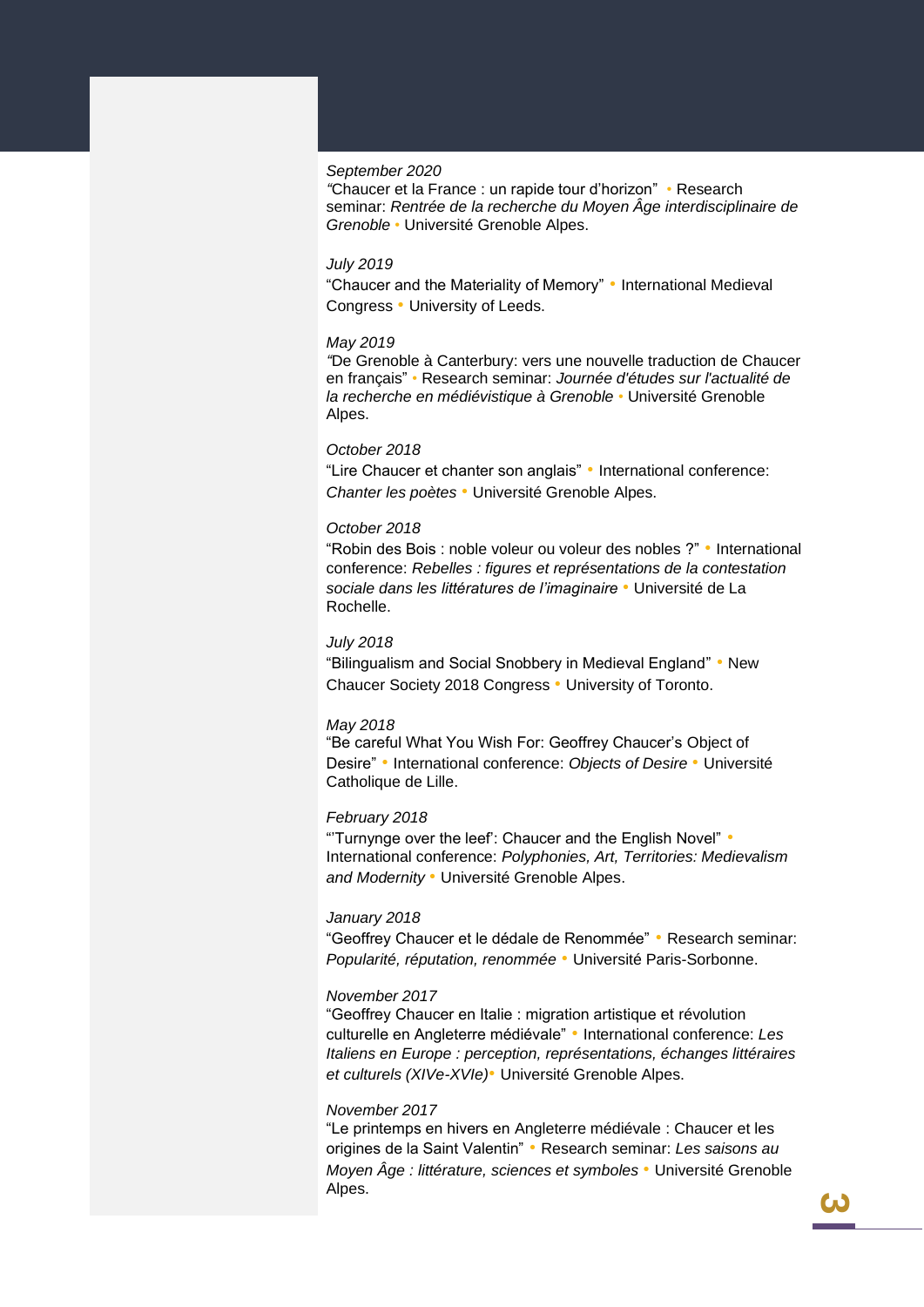#### *October 2017*

"Language and Myth Contact in Medieval England" • International conference: *Pérégrinations et métamorphoses : Échanges linguistiques et littéraires entre la Grande-Bretagne et la France depuis le Moyen Âge* • Institut Catholique d'études supérieures. La Roche-sur-Yon, France.

#### *May 2017*

"Translating Sufism in Medieval England: Chaucer and *The Conference of the Birds*" • International Congress on Medieval Studies • Western Michigan University.

#### *December 2016*

"Chaucer, *The Merchant's Tale* et autres histoires de poirier" • Research seminar: *L'homme et l'oiseau au Moyen Âge* • Université Grenoble Alpes.

#### *July 2016*

"Polyphony in the *Canterbury Tales*: Chaucer, Debate, and Polemic" • New Chaucer Society 2016 Congress • Queen Mary University of London.

#### *June 2016*

"Adapting *Don Quixote*: Terry Gilliam's Picaresque Journey in the Film Industry" • International conference: *Adaptation* • Institut Catholique de Lille.

#### *November 2015*

"Chaucer, *The Parliament of Fowls* et *The House of Fame* : l'usage détourné du symbolisme de l'oiseau" • Research seminar: *L'arbre au Moyen Âge : histoire naturelle, symbolique et littéraire* • Université Grenoble Alpes.

#### *October 2014*

"*The Wicker Man* (1973-2006): To the Devil a Daughter" • International conference: *Remake, Genre, and Gender* • Université du Havre.

#### *June 2014*

"Transcendence and Vocation in the *Second Nun's Tale*" • International conference: *Women and Vocation* • Institut Catholique de Lille.

### *June 2014*

"(Re)writing the Classics: Chaucer and *The House of Fame*" • International conference: *Rewriting and Remembering: Memory as Artefact and Artifice* • Université Stendhal, Grenoble 3.

#### *May 2014*

"Image du docteur dans *Doctor Who* : scientifique ou magicien ?" • Research seminar: *Mythes et séries télévisées, regards croisés* • Université Stendhal, Grenoble 3.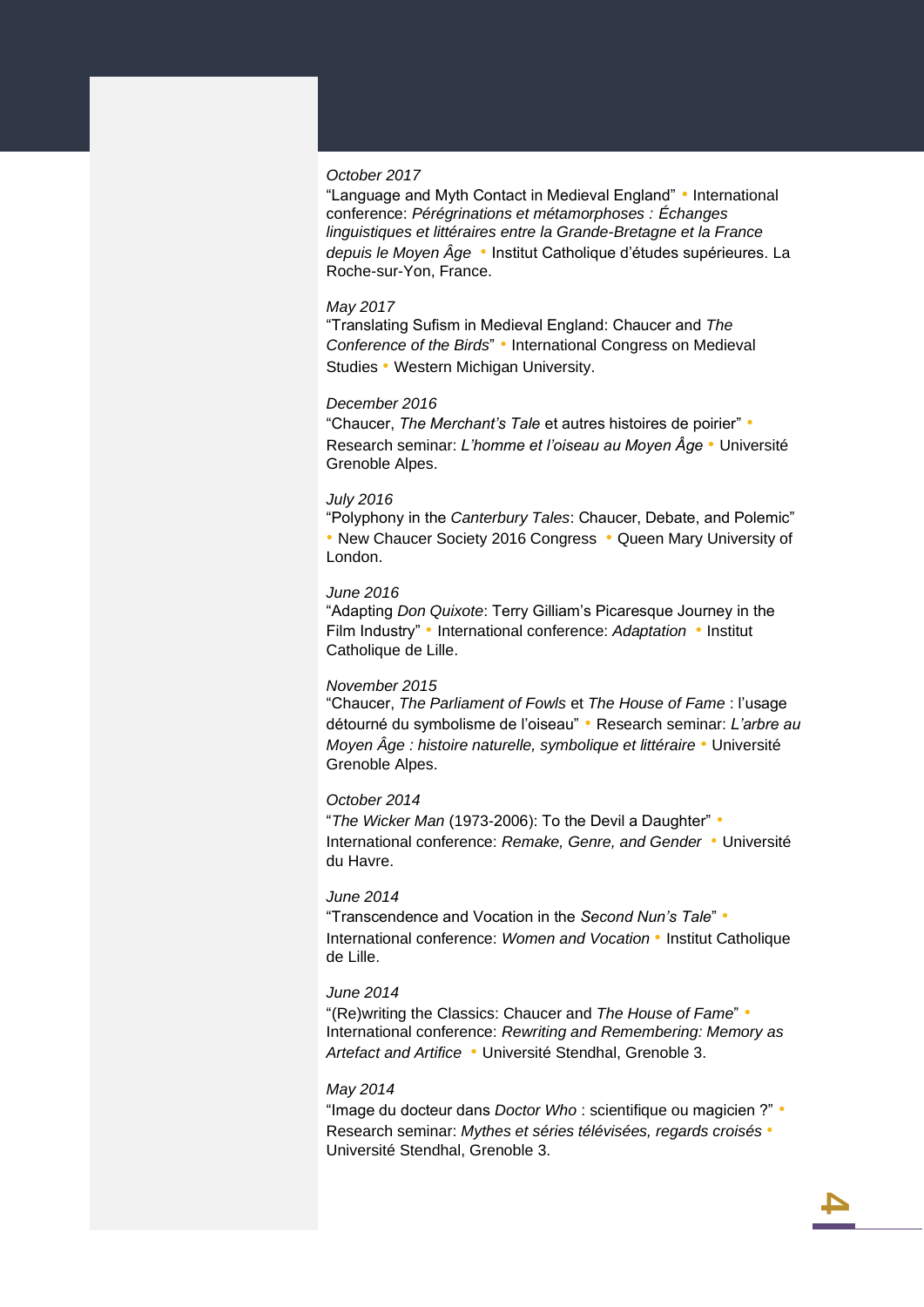#### *October 2013*

"*King Kong* (2005) : remake ou sauvegarde ?" • International conference: *Bis Repetita placent? Remake et technologie dans le cinéma et les séries télévisées du monde anglophone* • Université Stendhal, Grenoble 3.

#### *June 2011*

"C.S. Lewis and T.S. Eliot: Questions of Identity" • International conference: *Persona and Paradox: Issues of Identity for C.S. Lewis, his Friends, and Associates* • Institut Catholique de Lille.

# **CULTURAL** MEDIATION

#### *Since November 2015*

Pop en Stock France, with Dr. Clément Pelissier • Monthly radio podcast: cultural mediation on various subjects • Campus Grenoble, 90.8.

#### *April 2021*

"Robin des Bois, un héros instrumentalisé par les puissants ?" • *The Conversation* • [Online], 08 April Februaru 2021, [https://theconversation.com/robin-des-bois-un-heros-instrumentalise](https://theconversation.com/robin-des-bois-un-heros-instrumentalise-par-les-puissants-158111)[par-les-puissants-158111](https://theconversation.com/robin-des-bois-un-heros-instrumentalise-par-les-puissants-158111)

#### *February 2021*

"Geoffrey Chaucer et les origines littéraires de la Saint-Valentin" • *The Conversation* • [Online], 11 February 2021, [https://theconversation.com/geoffrey-chaucer-et-les-origines](https://theconversation.com/geoffrey-chaucer-et-les-origines-litteraires-de-la-saint-valentin-153346)[litteraires-de-la-saint-valentin-153346](https://theconversation.com/geoffrey-chaucer-et-les-origines-litteraires-de-la-saint-valentin-153346)

#### *March 2020*

"À la recherche de Robin des Bois" • Zoom introduction to Robin Hood and is legend • Żmichowska high school, Warsaw.

#### *December 2019*

"Tolkien : une vie, une œuvre" • Alliance Grenoble-Oxford • Grenoble, Le Club cinema.

### *November 2017*

"We're the Doctors : comment faire vivre et revivre un mythe (in)temporel ?" • Research seminar, with Dr. Clément Peisier • Université Grenoble Alpes.

#### *October 2017*

"Looking for Robin Hood" • Presentation of *Les faits et gestes de Robin des Bois* • Żmichowska high school, Warsaw.

#### *September 2016*

"Le vampire victorien" • Round Table with Dr. Clément Pelissier, Kim Newman, Alain Pozzuolli and Vincent Tassy • Lyon Beefsteak Club, Lyon.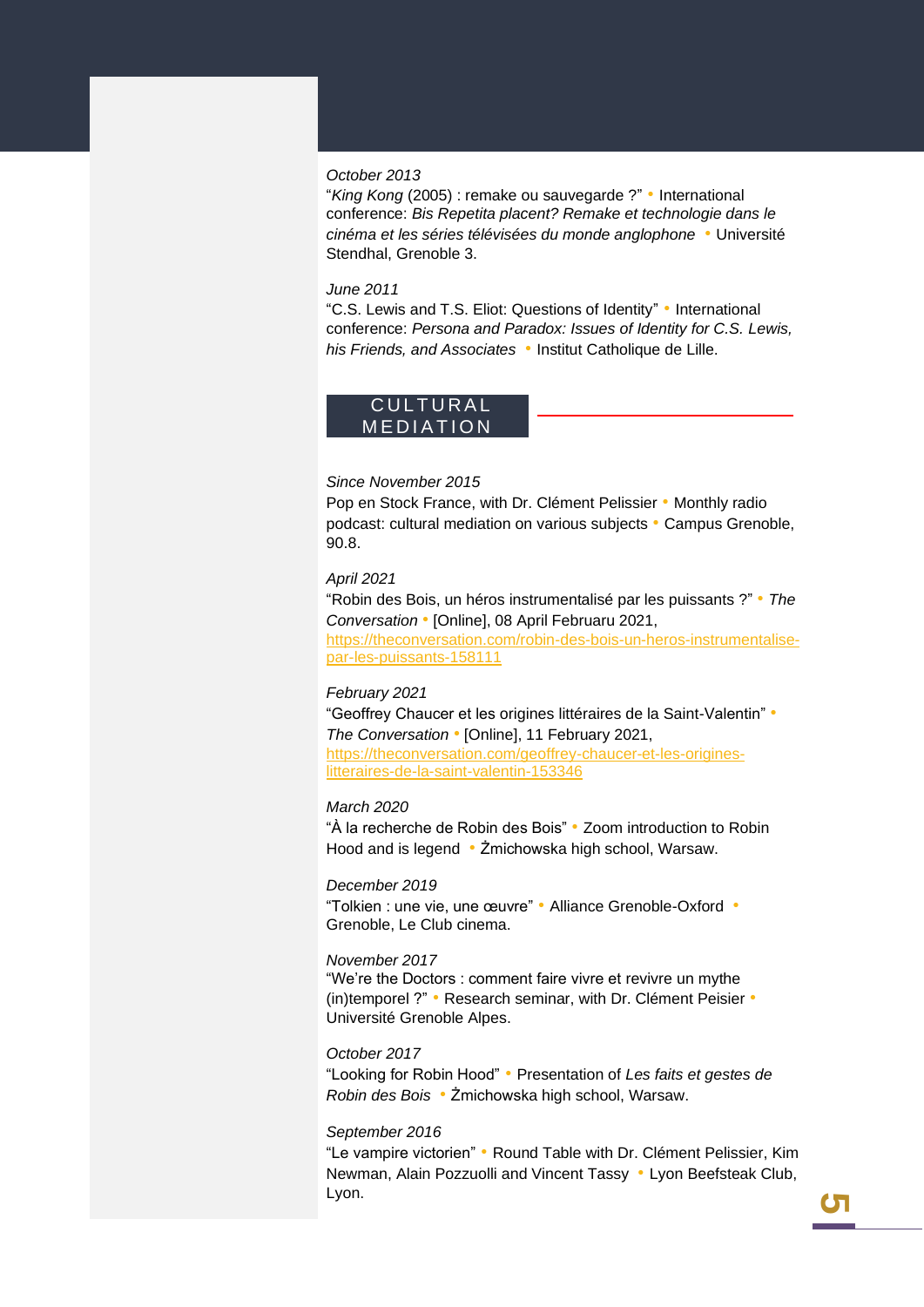#### *April 2016*

"Pop en Stock : la culture populaire sur les ondes, du Québec à la France" • Research seminar • Université Grenoble Alpes.

*November 2014*

"Les régénérations du Docteur dans *Doctor Who*" • Doctor Who Day • AOA Productions, Lyon.

# PUBLICATIONS

#### **BOOKS:**

- ➢ Fruoco, Jonathan. *Les aventures de Sire Gauvain*. Grenoble: UGA Editions, 2022 (to be published). ➢ Fruoco, Jonathan. *Geoffrey Chaucer. Œuvres complètes.*
- *Tome 1 : Le Livre de la Duchesse et autres textes*. Paris: Classiques Garnier, 2021.
- ➢ Fruoco, Jonathan (ed.). *Polyphony and the Modern*. Abingdon-on-Thames: Routledge, 2021.
- ➢ Fruoco, Jonathan. *Chaucer's Polyphony: The Modern in Medieval Poetry*. Kalamazoo-Berlin: MIP, De Gruyter, 2020.
- ➢ Fruoco, Jonathan. *Les faits et gestes de Robin des Bois : poèmes, ballades et saynètes*. Grenoble: UGA Editions, 2017.
- ➢ Fruoco, Jonathan, Laimé, Arnaud, Rando Martin, Andréa (eds.). *Imaginaire sériel*. Grenoble: UGA Editions, 2017.
- ➢ Cartellier, Eléonore, Dalrymple, James, Fruoco, Jonathan et Allen-Terry Sherman, Viriginia (eds.). *(Re)writing and Remembering Memory as Artefact and Artifice*. Newcastle upon Tyne: Cambridge Scholars Publishing, 2016.
- ➢ Fruoco, Jonathan. *Geoffrey Chaucer : polyphonie et modernité*. Paris: Michel Houdiard Editeur, 2015.

#### **BOOK CHAPTERS:**

- ➢ Contribution of entries to *The Chaucer Encyclopedia*. Ed. by Richard Newhauser, Vincent Gillespie, Jessica Rosenfield and Katie Walter. Hoboken: Wiley-Blackwell (to be published):
	- Cartage (Cartagena) France, Fraunce Gawle (Galatia) Palatye (Palathia, Balat) Ravenne (Ravenna) Sayne, Seyne (Seine River) Simon Aurea Capra Tagus (Tajo River) Tybre (Tiber River) Walakye (Wallachia) Watriquet de Couvin
- ➢ Fruoco, Jonathan. "Robin des Bois et Merlin, l'héroïsme en forêt". *La forêt, un Moyen Âge enchanté?* Exhibition catalogue, Musée de Saint-Antoine-l'Abbaye. Gand: Snoeck éditions, 2021, p. 116-121.
- ➢ Del Duca, Patrick and Fruoco, Jonathan (trans.). "Wolfram and the Ambiguity of the Religious Question in the *Willehalm*". *Polyphony and the Modern*. Ed. Jonathan Fruoco. Abingdonon-Thames: Routledge, 2021, p. 150-165.

**6**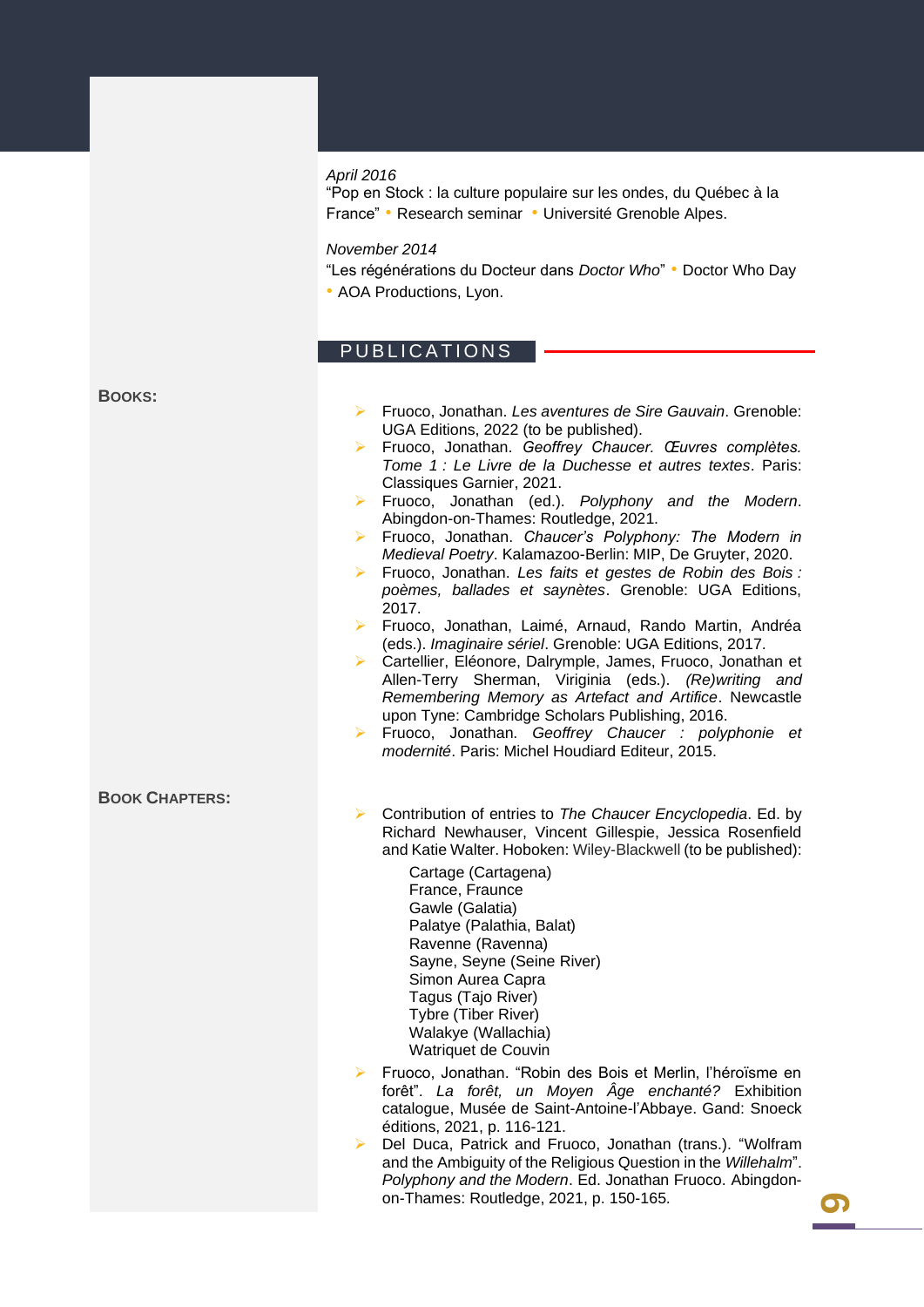- ➢ Bertonèche, Caroline and Fruoco, Jonathan (trans.). ""'Tis More Ancient Than Chaucer Himself ": Keats and Romantic Polyphony". *Polyphony and the Modern*. Ed. Jonathan Fruoco. Abingdon -on -Thames: Routledge, 202 1, p. 206 -215.
- ➢ Fruoco, Jonathan. "Emergence des vernaculaires et traductions du sacré dans l'Europe médiévale : le cas de conscience de l'Église". "*Translatio* " *and the History of Ideas. Ideas, Languages, Politics.* Volume 1. Ed. Anna Kukułka - Wojtasik. Bern: Peter Lang, 2019, p. 169-177.
- ➢ Fruoco, Jonathan. "Myth Contact in Medieval England: The Birth of a Transnational Arthurian Mythology". *Pérégrinations et métamorphoses : Échanges linguistiques et littéraires entre la Grande -Bretagne et la France depuis le Moyen Âge.* Ed. Diane Nicolas. La Roche-sur-Yon: Presses Universitaires de l'ICES, 2019, p. 67 -79.
- ➢ Fruoco, Jonathan. "Chaucer as a Sociolinguist: Understanding the Role of Language in Chaucer's Internationalism ". *Geoffrey Chaucer*. Ed. James M. Dean. Ipswich, Massachusetts: Salem Press, 2017, p. 216 -230.
- ➢ Andrews, Malcolm and Fruoco, Jonathan (trans.). "Fiction sous perfusion : Dickens et la sérialisation". *Imaginaire sériel*. Ed. Jonathan Fruoco et al. Grenoble: UGA Editions, 2017, p. 19 -32.
- ➢ Fruoco, Jonathan. "Rewriting the Classics: Geoffrey Chaucer and The House of Fame". *(Re)writing and Remembering Memory as Artefact and Artifice*. Ed. Eléonore Cartellier, et al. Newcastle upon Tyne: Cambridge Scholars Publishing, 2016, p. 3 -12.
- ➢ Fruoco, Jonathan. "C.S. Lewis and T.S. Eliot: Questions of Identity." *Persona and Paradox: Issues of Identity for C.S. Lewis, his Friends and Associates*. Ed. Suzanne Bray and William Gray. Newcastle upon Tyne: Cambridge Scholars Publishing, 2012, p. 81 -92.

**PAPERS :**

- ➢ Fruoco, Jonathan. "Geoffrey Chaucer et le dédale de Renommée . " *Questes* 42. Paris : Presses Universitaires de la Sorbonne, 2020.
- ➢ Fruoco, Jonathan. "Si l'or doit rouiller, que deviendra le fer ? Chaucer et les représentations du Pardonneur dans les Contes de Canterbury . " *Mélanges de Science Religieuses* 76/4. Lille : FLSH de l'Université Catholique de Lille, 2019, p. 5-18
- ➢ Fruoco, Jonathan. "Adapting Don Quixote: Terry Gilliam's Picaresque Journey in the Film Industry." CultureCom - La Revue, Dir. Zineb Serghini, FLSH de l'Université Catholique de Lille, n°2, 2019. [Online], 04 July 2019, [http://culturecom](http://culturecom-larevue.com/n2-adapting-don-quixote-terry-gilliams-picaresque-journey-in-the-film-industry-jonathan-fruoco/)[larevue.com/n2](http://culturecom-larevue.com/n2-adapting-don-quixote-terry-gilliams-picaresque-journey-in-the-film-industry-jonathan-fruoco/)-adapting-don-quixote-terry-gilliams[picaresque](http://culturecom-larevue.com/n2-adapting-don-quixote-terry-gilliams-picaresque-journey-in-the-film-industry-jonathan-fruoco/)-journey-in-the-film-industry-jonathan-fruoco/
- ➢ Fruoco, Jonathan. "Geoffrey Chaucer, *The Merchant's Tale* et la dialectique de l'élévation . " *IRIS*, Dir, Fleur Vigneron, Université Grenoble Alpes, n°39, 2019.
- ➢ Fruoco, Jonathan. "Johnny Cash : un héros aux mille et un visages ." *Pop en Stock*, Dir, Samuel Archibald and Antonio Dominguez Leiva, Université du Québec à Montréal. [Online], 27 August 2017, t 2017, <u>[http://popenstock.ca/johnny](http://popenstock.ca/johnny-cash-un-h%C3%A9ros-aux-mille-et-un-visages)-cash-un-</u> [h%C3%A9ros](http://popenstock.ca/johnny-cash-un-h%C3%A9ros-aux-mille-et-un-visages)-aux-mille-et-un-visages